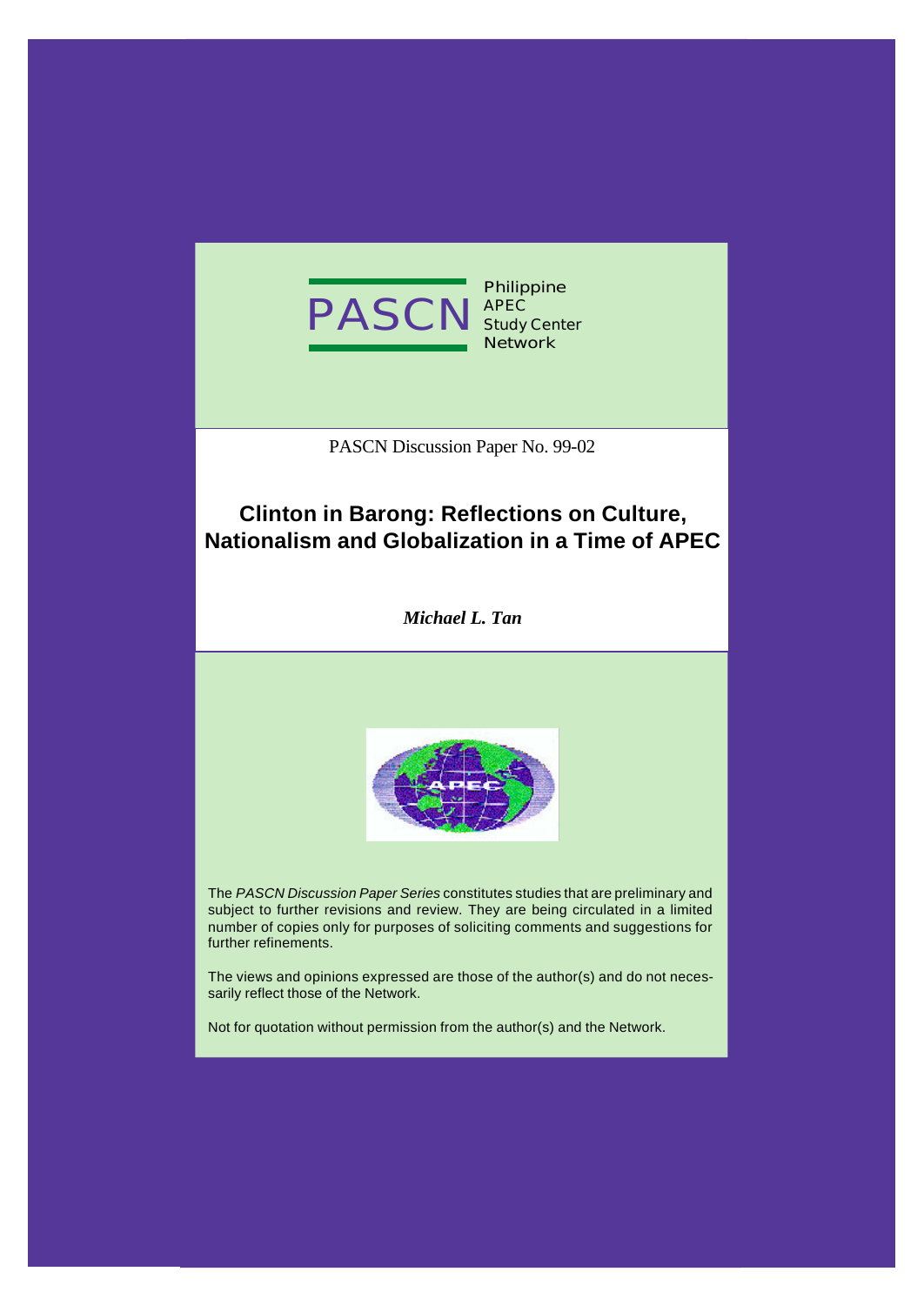

**PHILIPPINE** S TUDY C ENTER **NETWORK** 

PASCN Discussion Paper No. 99-02

# **Clinton in Barong: Reflections on Culture, Nationalism and Globalization in a Time of APEC**

*Michael L. Tan* 

March 1999

The *PASCN Discussion Paper Series* constitutes studies that are preliminary and subject to further revisions and review. They are being circulated in a limited number of copies only for purposes of soliciting comments and suggestions for further refinements.

The views and opinions expressed are those of the author(s) and do not necessarily reflect those of the Network.

Not for quotation without permission from the author(s) and the Network.

For comments, suggestions or further inquiries, please contact:

**The PASCN Secretariat** Philippine Institute for Development Studies NEDA sa Makati Building, 106 Amorsolo Street Legaspi Village, Makati City, Philippines Tel. Nos. 893-9588 and 892-5817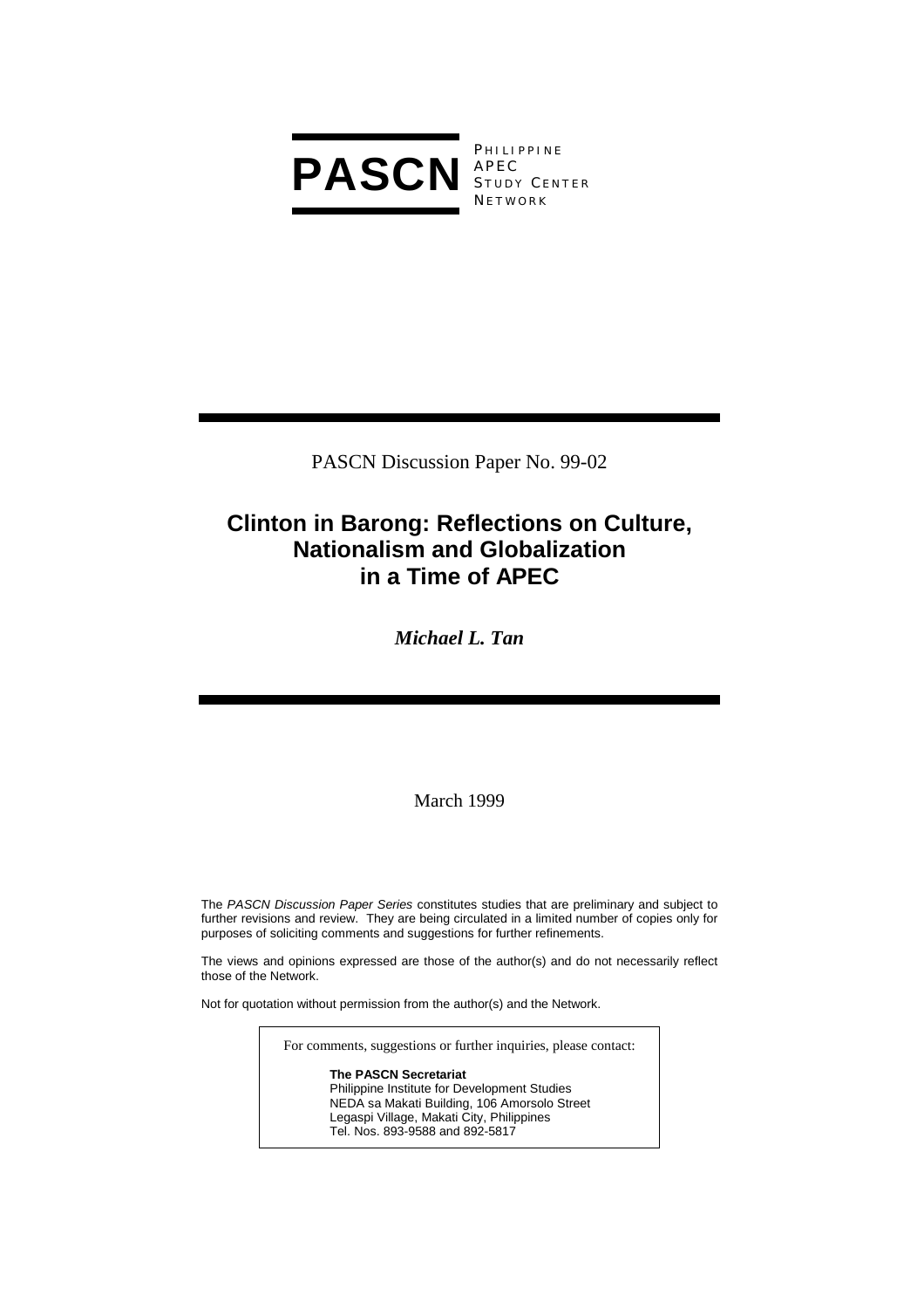# **Clinton in Barong: Reflections on Culture, Nationalism and Globalization in a Time of APEC**

# **Michael L. Tan**<sup>∗</sup>

How does one relate APEC (Asia-Pacific Economic Cooperation) to culture? Neither flora nor fauna; neither human nor machine, APEC seems to be, for want of a better metaphor, an economic animal, and we have been told, constantly, that economics has nothing to do with culture.

Yet, the debates around APEC do impinge around issues of nationalism and culture. The task, then, of this paper, is to try to move away from formalist definitions of economics and economic systems and to consider the possibilities of looking into economics as culture, or, perhaps even more radically, culture as economy and economics.

I write using perspectives drawn from economic anthropology, which views economics as being embedded in society and culture. This is not meant as treatise in political economy, which would emphasize social relations that develop in the context of economic activities. My focus is on APEC as a transnational body formed out of divergent economic interests and to look at how these dynamics translate into cultural expressions, mainly globalism and nationalism.

As the title suggests, this paper consists of reflections. I will offer you no formulas, no questions, no answers. Let's consider this a preliminary exercise, an exploration of possibilities.

#### **Deconstructing APEC**

-

It would be useful if we first understood how APEC came about: how it was conceived, birthed, nurtured. To do this, I draw largely from the work of the Manila People's Forum on APEC (Bello and Chavez-Malaluan, 1996), which presents a most comprehensive account tracing APEC's evolution. Reviewing APEC's evolution allows us to identify the major stakeholders here and, by extension, the dynamics involved.

It was the Japanese who first proposed a forum for technical cooperation on economic issues in the late 1980s, an attempt to bring the United States' gaze back to Asia. Like a spurned lover, Asians were worried about the United States' focus on Europe. The Cold War was ending and the European Community was shaping up.

<sup>∗</sup> Associate Professor, Department of Anthropology, College of Social Sciences and Philosophy, University of the Philippines. The paper is an expanded version of the paper originally delivered during the *Second PASCN Annual Symposium and Business Meeting*, 4-5 December 1997.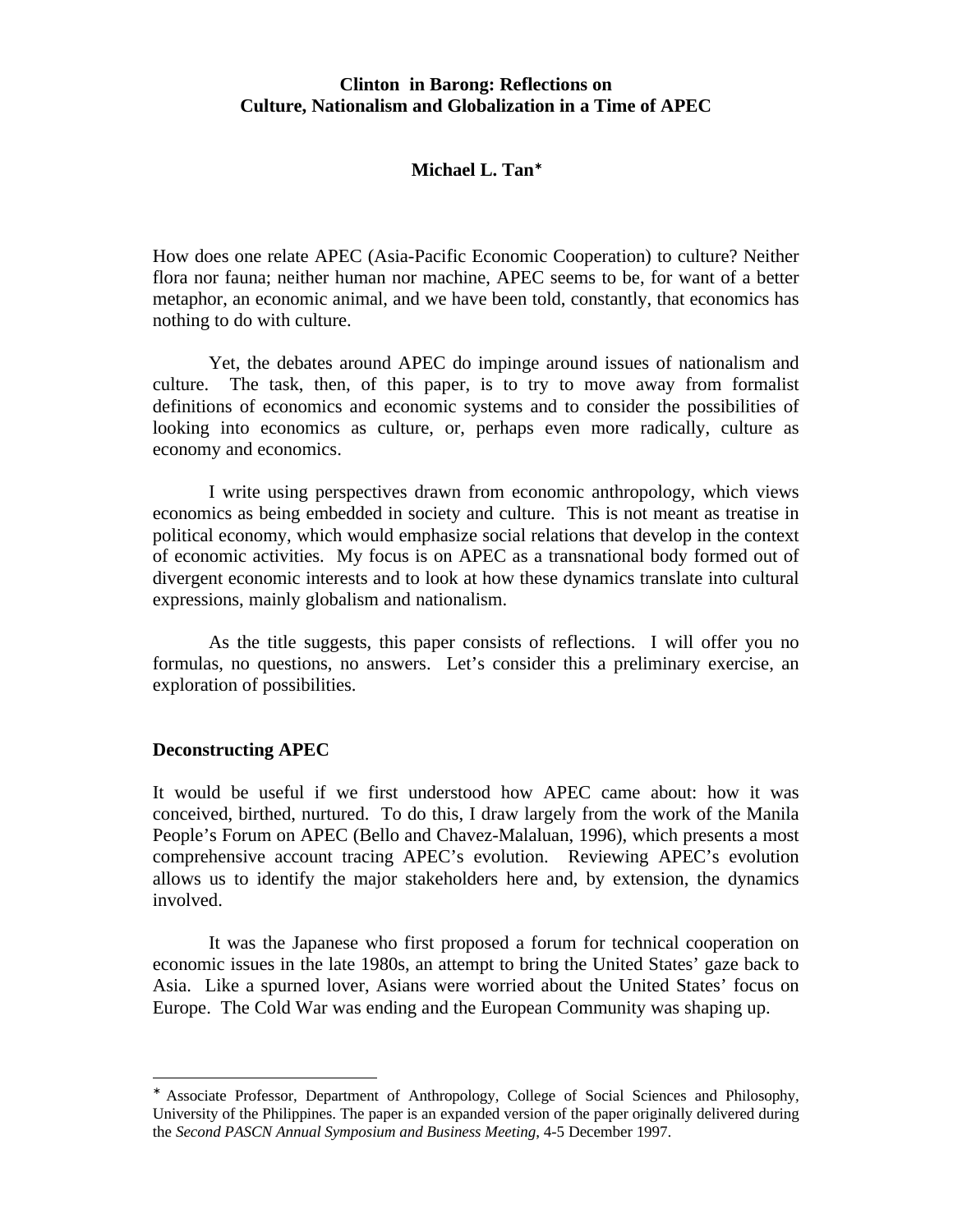Australia, ever so enthusiastic in trying to become part of Asia, took up the Japanese challenge and went beyond technical cooperation to propose a free trade area. APEC was born in 1989 in Canberra and nurtured through a panel of Eminent Persons' Group of free-trade advocates. The EPG crafted a vision of a "community of free-trading nations" and brought this to the first APEC summit in 1993, held in Blake Island, Seattle. It was not a shared vision. Malaysia's Prime Minister Mohamad Mahathir boycotted the first APEC Summit, ever cautious of Canberra and Washington's interference.

But the second APEC summit held in Bogor in 1994 found more a more hospitable environment for the idea of a free-trade zone, with a 2020 Plan calling for trade barriers to be torn down by that year. And while the Plan drew on medical metaphors of perfect vision, it was still clearly vision that remained blurred and unfocused. More importantly, it was a vision that drew opposition from various sectors: Malaysia's Mahathir; the Japanese government leery of American-Australian partnership, and nationalists within the different governments including that of the APEC summit host country itself, Indonesia.

Japan had its chance to attempt to refocus when it hosted the next APEC summit in 1995 with Yohei Kono, the Foreign Minister, drawing attention to APEC's three "equally important pillars": trade liberalization, trade facilitation and economic cooperation.

It would be tedious to go into all the other developments, including the United States' displeasure with Japan's challenging of the Bogor vision. The Philippines lived up to its reputation of being the United States' client state when it hosted the 1996 APEC summit, providing another hospitable environment for discussions of free trade. By 1997, however, issues of free trade took a backseat to the Asian financial crisis, with the lackluster APEC meeting in Vancouver rhetorical recognition of the crisis and the need for bail-out plans. The theme of free trade remained an important backdrop, with the implicit message that free trade remained Asia's (if not the world's) hope for the future.

This brief sociohistorical review shows then that APEC is itself a product of a particular historical segment. I use the term "segment" rather than "epoch," mindful that there is an even larger backdrop to APEC. I refer here to the specific character of "globalization" in the post World War II era, one which needs to be broken down into several segments. The current one dates from the 1980s, very much linked to the socalled fall of socialism. The end of the Cold War actually made life more complicated as old dichotomies of East and West, of "democracy" and "communism", fell apart. APEC's turbulent history reflects this new and complex realpolitik, and poses new challenges for social, political and cultural analysis.

#### **APEC and the Ideology of Globalization**

We can now move then to the main questions I will address in this paper: does APEC represent globalization and if it does, are we witnessing a case of economic globalization giving rise to cultural globalization?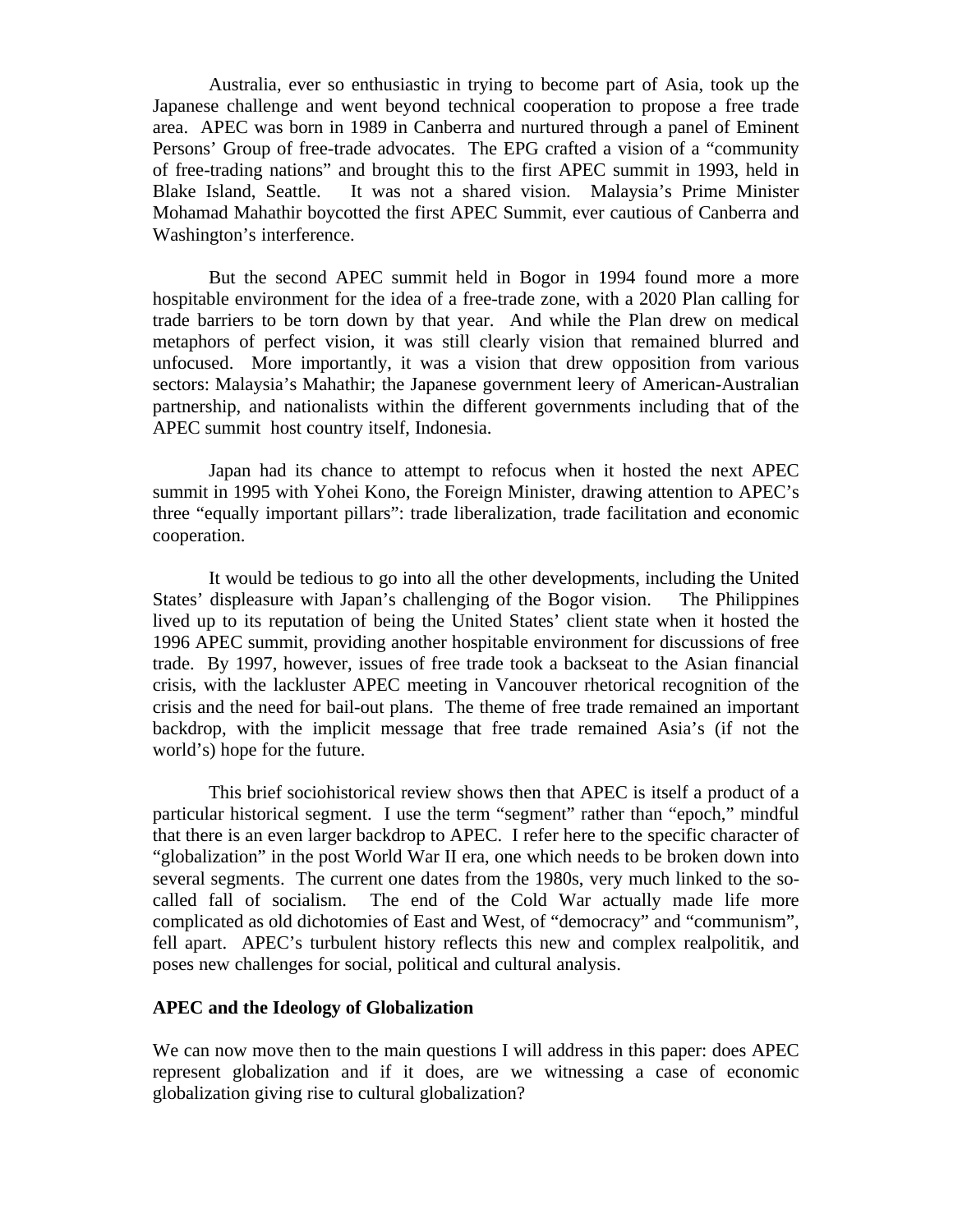To answer these questions, let us first look at some of the numbers that are touted in relation to APEC. An advertising supplement in Far Eastern Economic Review's November 27, 1997 issue to mark APEC's Vancouver summit gives some statistics. APEC is 18 nations around the Pacific lake, with about 40 percent of the world's population and with activities that produce more than half of the world's Gross Domestic Product.

It is interesting that APEC would have an advertising supplement – five full pages – in a leading Asian economic magazine. After all, APEC is not a direct producer or distributor of goods. The advertising is there because APEC needs "to be." The blurbs for APEC declare its potentials, of a new global economic order, capitalism triumphant, linking the world together and ushering in a new millenium of peace and prosperity. The advertising supplement is in fact entitled "Forum for the Future".

How does culture fit in? I will repeat that APEC is a proclamation of possibilities. The very vision of free-trade remains challenged but here we find an instance where the cultural sphere precedes the economic. The images of APEC are starkly ideological, obstinate in projecting a particular worldview. The Far Eastern Economic Review supplement notes, almost in passing, that there is a financial crisis in Southeast Asia, but goes on to say that the Vancouver meetings are there "to digest recent eye-catching progress." The worldview is of global cooperation and inevitable progress. This theme of progress permeates through all of APEC's history. Think now of the Philippine government's propaganda spiels in 1996, including the children's chorus singing an ode of praise to how APEC will bring progress to the country.

But let us move away now from this theme of progress and evoke other images. Think, now, of the hastily constructed villas and roads leading to the villas in Subic for the world's leaders. Do not think yet of Clinton, only of a row of men, note men, standing side by side like fraternity brods posing for a homecoming.

Think of the preparations for the Vancouver summit in 1997, somewhat muted as Asia's tigers turn into cubs. Think of the Newsweek cover declaring Vancouver as the new capital of Asia. Think of media coverage, of Clinton assuring the world all's well... by going off to golf.

APEC's representation of globalism is ideological in the way it obscures many other images. Its press releases have a limited time frame, never mentioning the many currents that have in fact linked peoples and communities for many centuries. We forget the migrations – more than 40,000 years ago -- from northern Asia, across the Bering Straits, into the Americas: the First Nations of Canada; the native American Indians of the United States; the Mayans of central America; the Incas of south America and the many other groups, now called indigenous, that first colonized the other side of the Pacific. Through the centuries, each group developed its own identity, self-subsistent, sometimes even growing into empires.

Ironically, it was another age of colonialism -- much more rapid, much more violent -- that restored the linkages around this Pacific rim. Spanish colonialism and Acapulco trade, for example, created channels for a massive exchange of ideas,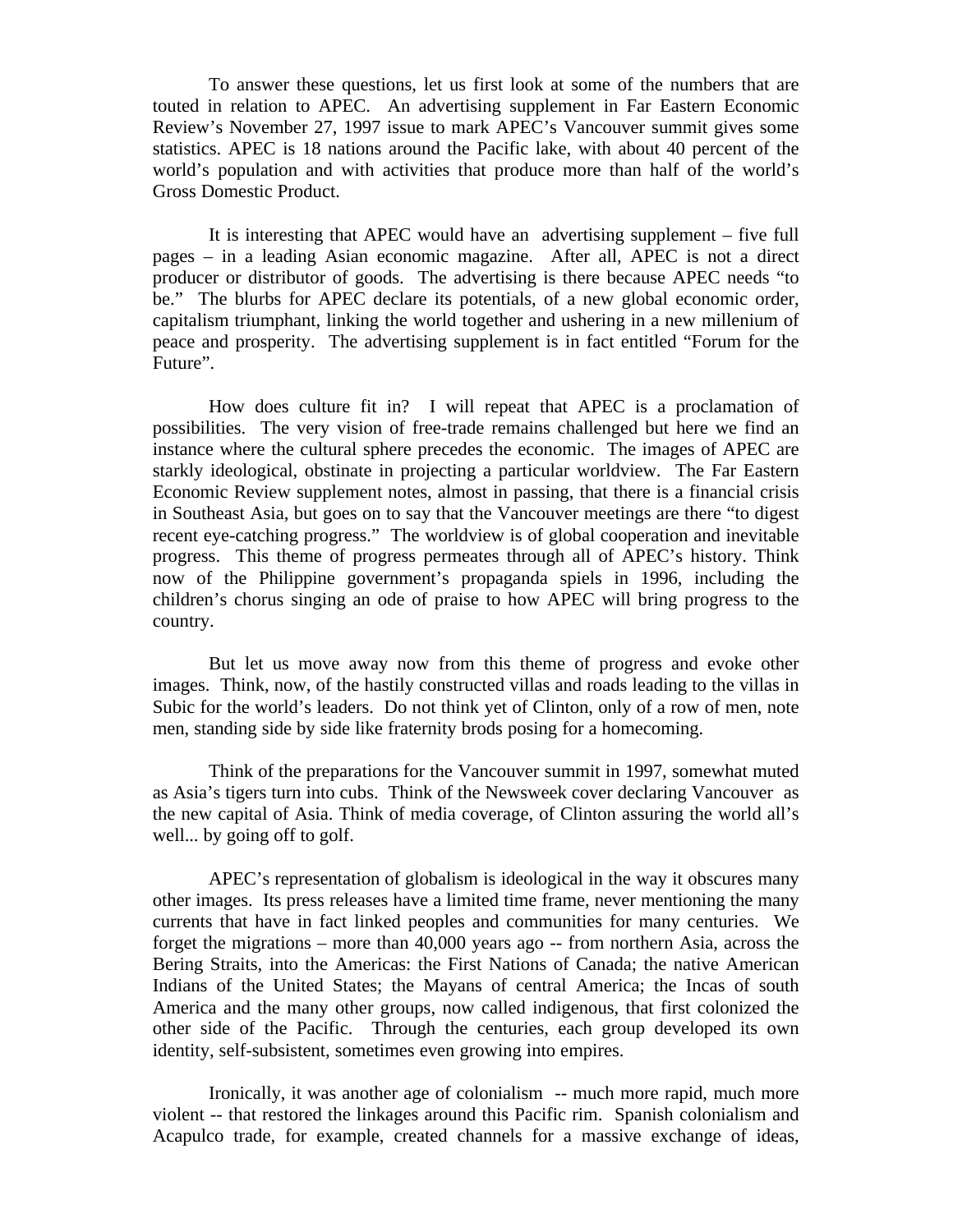material culture and even of genes across three continents: Europe, central America, and Asia. Three years ago, attending a conference in Brazil, I met a Cuban physician who was excited about meeting a Filipino. It turned out his grandmother had been a Filipina. No one knows how she got to Cuba, but everyone was certain she was from that other remote part of the Spanish empire, one which was soon to be ceded to the United States together with Puerto Rica and Cuba, marking the  $20<sup>th</sup>$  century's first major colonial foray and the emergence of the United States as an imperial power.

In this the last decade of the  $20<sup>th</sup>$  century, APEC seems almost inevitable, a convergence of ASEAN and of NAFTA, a consolidation of the New Economic Order. For all intents and purposes, the consolidation is presumed to be total. . . and efficient. It assures you that the McDonald's hamburger you eat in Manila, with a little variation, will be served with the same standards as it would be in Washington, D.C. It assures you that you are now truly a global citizen, the Nike you wear assembled from components and labor of at least 10 different countries around the Pacific lake and beyond.

The consolidation is presumed because it is often most visible in aspects of culture such as cuisine, music, cinema, fashion and the use of English as lingua franca. It is important that this image of globalization be propagated for it becomes self-fulfilling, APEC representing a world where borders and barriers are torn down, a world united by cosmopolitan preferences.

 It is interesting how in fact APEC tries to represent itself as non-ideological, epitomizing the end of the Age of Ideology. The Far Eastern Economic Review supplement notes, significantly, that the 1993 Seattle APEC meeting "was the first face-to-face contact by U.S. and Chinese leaders after the Tiananmen Square massacre in 1989." That one phrase is actually multivocal: Tiananmen was a massacre, but that can be put aside now in an era of rapprochement, for after all, China has become one with the world in trade liberalization.

These images do not go unchallenged. It is this globalization, too, that is feared by many, sometimes even bringing together opponents with diverse ideologies who see globalization as an erosion of cherished values and traditions. Running through these fears, too, is that of a dominant West destroying "Asian values." The debates then are no longer those of economic and political ideologies but of culture. Yet, and this is an important point, political economy remains the arena in which these debates take place.

### **Globalization is Not Homogenization**

We presume that there is a homogeneity in the dominant culture, particularly that of the United States, and that this dominance translates into total hegemony. We presume, too, that the dominated cultures offer no resistance. APEC reifies our fears of this global hegemony, of world tastes – and consumerism – carved out of offices in New York and Tokyo.

I concur with writers such as Arjun Appadurai (1991) who, several years ago, first described an emerging global ethnoscape, not so much based on cultural hegemony than on the complex consequences of globalization of capital and labor,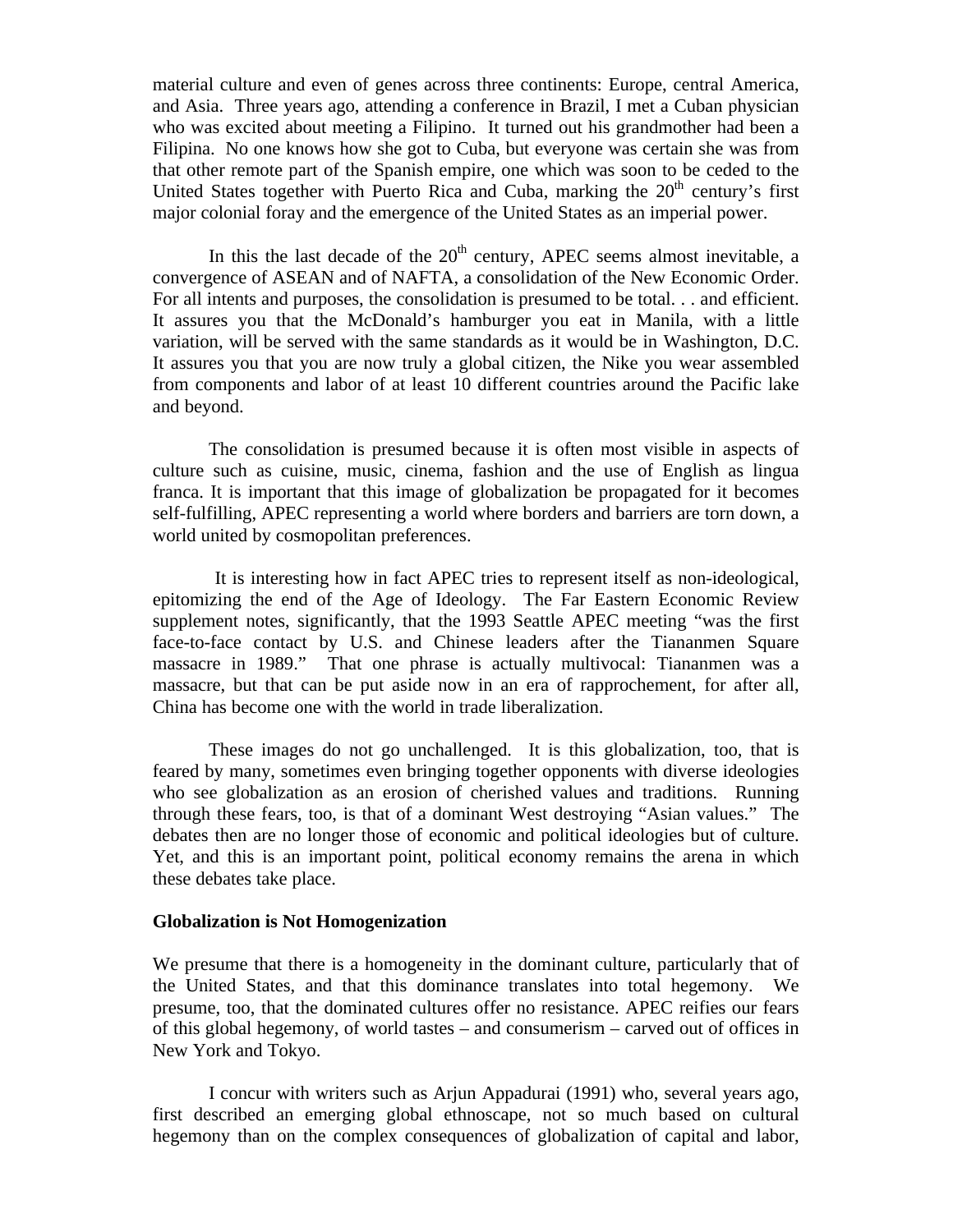one that has led to numerous diasporas and deterritorialization. As Filipinos well know, this diaspora has been going on for many years, beginning with the migrations of Filipino farm labors to Hawaii and the west coast of the United States early in this century and moving through several waves into the 1970s when the Marcos dictatorship encouraged massive deployment of contractual overseas labor to bring in foreign exchange. In the 1980s and 1990s, much of this labor migration has in fact taken place within the region, to countries like Japan, Hong Kong, Singapore and Malaysia.

All this happened long before APEC. Curiously, it is unlikely that APEC will facilitate more of such labor movements. Unlike the European Community's provisions for free movement of labor, protectionism is likely to be more of the norm in APEC when it comes to movement of people. In fact, we already find efforts from neighboring countries like Malaysia to curtail this movement of labor. Yet, we find too that in spite of efforts to regulate migratory movements, these continue unabated, spurred by economic hardship as well as political conflicts. Increasingly, we find – with or without APEC – hordes of the global homeless, living in inhospitable countries for years at a time and returning "home" only for a brief respite.

Amid this deterritorialization we will find the creation of new boundaries, of new localities. Look hard enough and you will find, even within the member nations of APEC, cultural loci in various stages of development, carrying old and new forms of nationalism, whether among the undocumented populations of Filipinos and Indonesians in Malaysia, or the Burmese refugee populations in Thailand. The reluctant host countries are aware of these new loci, and the inherent dangers. Away from home, nationhood becomes an even more powerful concept.

Add, too, the dimension of time here as we examine nascent nationalisms. What happens when the diasporas come to span several generations? Already, we see Asian-Americans emerging as potent political forces, the term of course itself being deceptive for "Asian-American" is as yet an artificial construct. Chinese-American yes, as with Filipino- and Korean- and Vietnamese-American. Time is essential here for even when we speak of Japanese-American, there are distinctions made of the first generation, now all nearly deceased, from the second, third and even fourth generations.

Closer to home, we have seen how the Chinese diaspora – turn-of-the-century migration from the southern Chinese provinces of Fujian and Canton to several countries in southeast Asia -- has become a vital factor in shaping the region's political economy as well as culture.

It is curious, too, how the movements are not unidirectional. We find young Filipino-Americans – quite often born and raised in the United States and unable to speak Filipino – coming back to look for their roots. Young Vietnamese-Americans, too, have gone home to Hanoi and Ho Chi Minh, sometimes risking the wrath of their staunchly anti-communist parents who had left Vietnam in the 1970s and 1980s. And then, too, there are the businessmen of Chinese ethnicity – now based in southeast Asian countries – who return to China to invest, hailed as "patriotic overseas Hua," Hua referring to a Chinese identity. This massive inflow of capital back into China,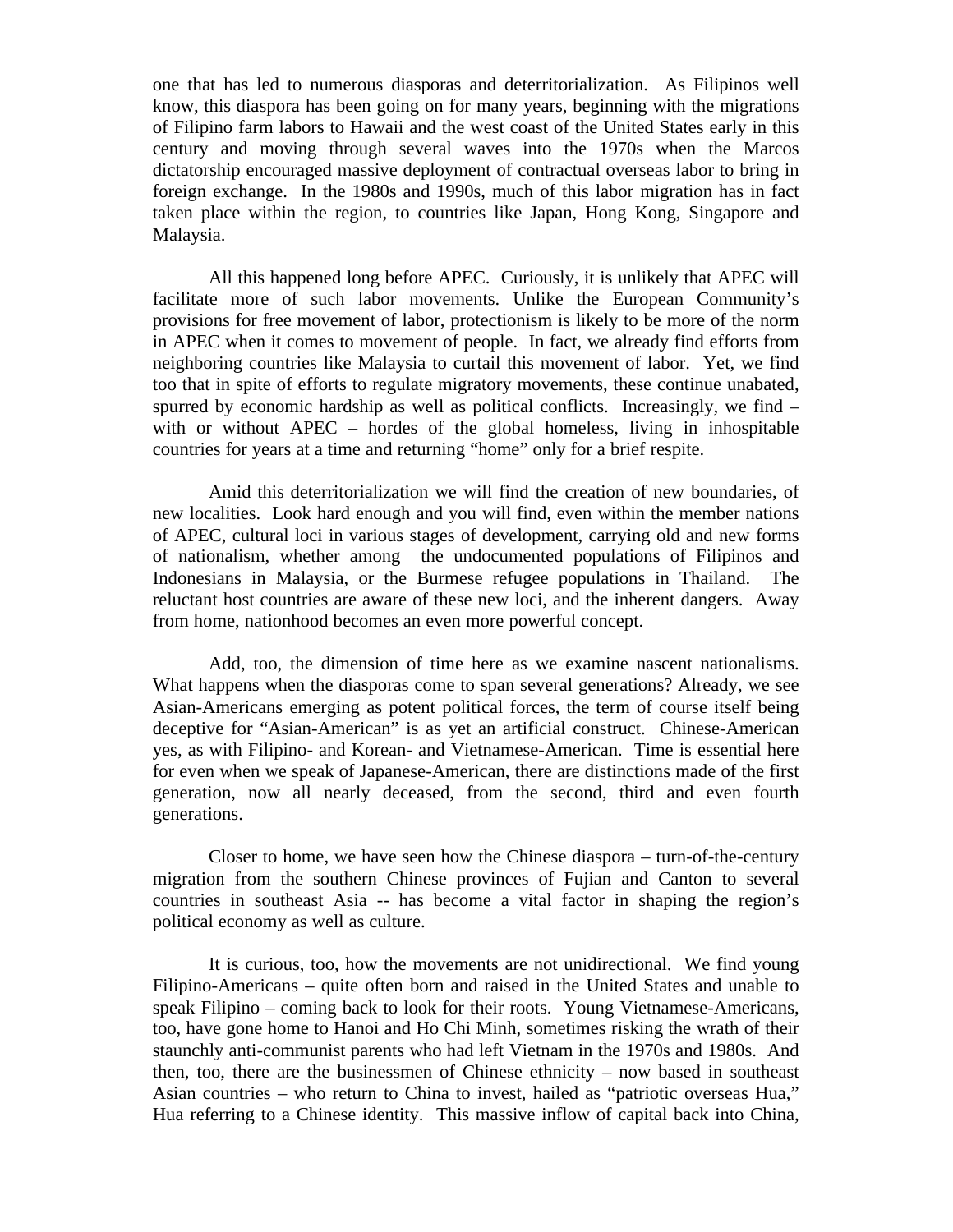including large amounts from the "renegade" province of Taiwan, would not have been possible without the current wave of globalization.

The point here is that globalization is not just a movement toward homogenization. In fact, we may find greater differentiation and fragmentation and that this differentiation does not follow the traditional distinctions between North and South or East and West. I have also tried to emphasize that globalization is not new. The temporal dimension needs to be examined, both for past trends, as well as those currently in formation.

#### **Neocolonialism Transformed**

Does all this mean then that we have indeed come into a post-colonial age and that perhaps talk of "neocolonialism" has become archaic? No. In fact, I would argue that neocolonialism may have even picked up second wind. The imperial forays in the form of military invasions may have ended (I say may, because I seriously doubt that we have seen the end of that form of imperialism) but certainly, there is reason to be concerned with the continuing skewed power relationships.

Recall, again, the image of APEC's leaders standing in a row. It is not accidental that Clinton should so dwarf the other leaders: it is not just a matter of genetics here. There is a historical background that makes Clinton much taller than he really is, so that even Japan's Prime Minister, despite representing one of the world's most powerful economies, remains dwarfed. These skewed power relationships can and do distort cultures, destroying and reconfiguring identities. There is reason for fear, especially when the distortion comes from the strange alchemy of politics and economics.

Amid the images of prosperity and Asian versions of Horatio Alger-type success stories, the cold statistics still point to worsening economic inequality within and among nations. The Economist (September 29, 1997) cites UNCTAD figures showing that in 1965, the average income per capita of the world's wealthiest 20 percent was 31 times that of the income of the poorest 20 percent. By 1990, the wealthiest quintile's income was 60 times that of the poorest.

They are cold statistics indeed. But they do not quite capture the tensions that come with the inequality, and the continuing dynamics of resistance, one which draws from an historical context. This is where, once again, cultures become powerful, where nationalisms thrive as expressions of resistance. And in line with this historical perspective, it is important to recognize that nationalisms take on and will develop along many new axes in the years to come, including but not limited to ethnicity and religion.

I must qualify that I do not agree with Samuel Huntington's thesis (1996) of "a clash of civilizations" mainly because he speaks of power blocs, playing on the old divisions of East and West. I am more inclined to suggest that the "clashes" will be less global than regional or national. The loci that I referred to earlier rise out of domestic tensions. No doubt, global developments will be significant but the crucial developments will be in the many loci of resurgent nationalisms. To elaborate, I feel that the fears of global Islamic fundamentalism are exaggerated but at the same time, I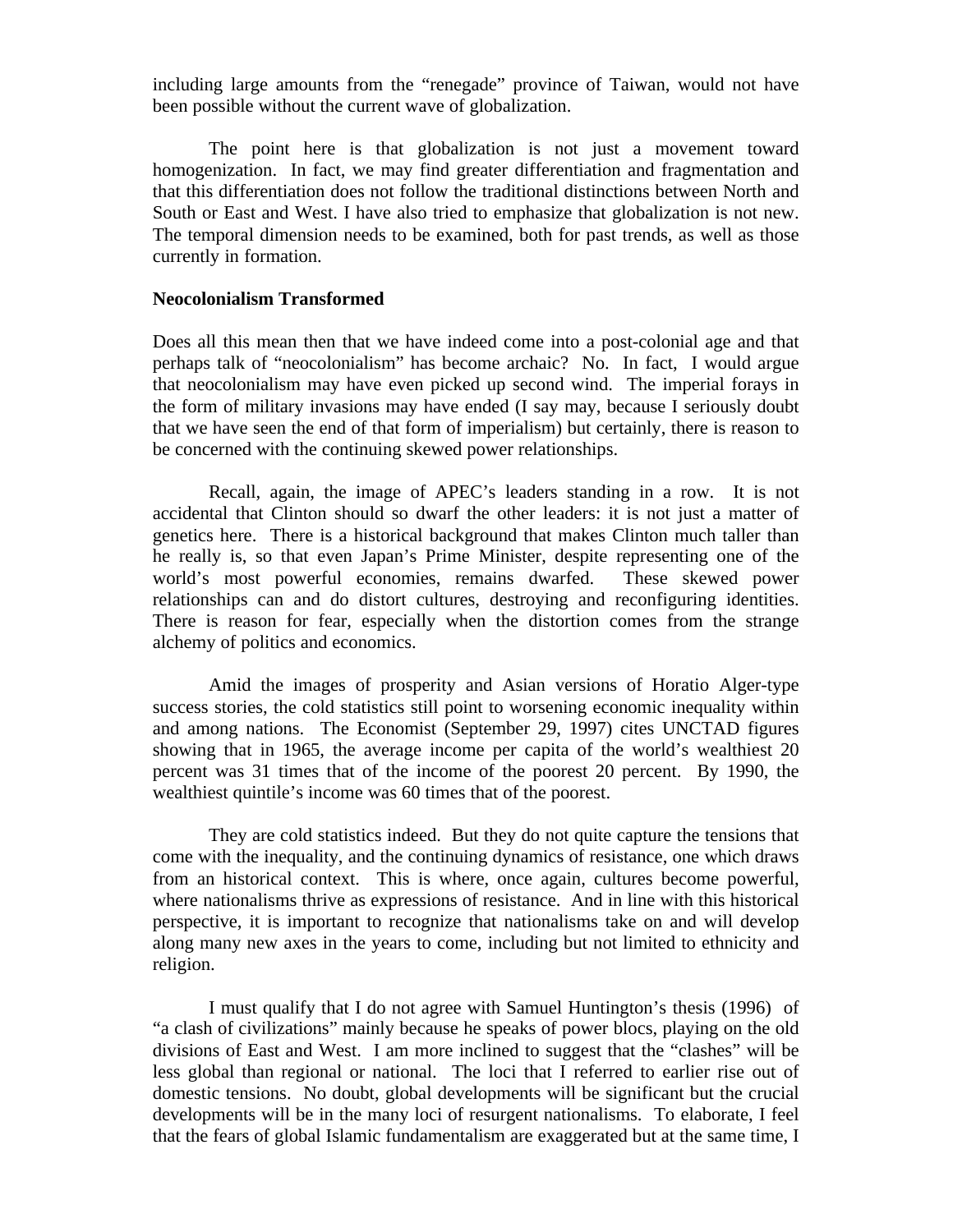recognize that the currents of this fundamentalism will find expression in many local movements that weave in religious and political sentiments.

Nationalism along lines of political, particularly class, ideology will subside, substituted by the rhetoric of these two new dominant axes. I am not saying that political ideologies are dead: they will, quite simply, be assumed into new forms.

Let me quickly qualify, too, that new will often invoke the old. As a journal article title went about the Zapatista rebel movement in Chiapas, Mexico , we will see an invoking of the ancient future (Gossen 1996). I mention the Zaptista movement to remind readers that APEC is not just about Asia but about the other side of the Pacific as well and the developments in Mexico offer us rich insights into the processes of globalization. The Zapatista movement reincarnates ancient Mayan culture to rebel against a political order seen as subservient to the interests of imperial globalism. Note again that such forms of nativism and revivalism are not new: we find them repeated over and over again in the histories of the APEC countries. Often dismissed as local revolts, they in fact move into the collective consciousness of nations, offering a counterpoint to dominant ideologies that equate modernization with progress.

The importance of recognizing new cultures, new localities, new nationalisms, comes with the fact that these new configurations carry powerful messages, that identifies death with integration into the New Global Economic Order and survival with the carving out of new niches from an ancient past. The message, too, is that resistance allowed us to survive, and resistance will continue to allow us regions of refuge (Aguirre-Beltran 1979) where, as in nature, survival hinges on the maintenance of, and growth of diversity.

#### **Global Babbling**

It is not "narrow nationalism" or xenophobia that we speak of here, but of a pragmatic, almost hard-nosed, perspective that takes on a more critical perspective, that challenges the old axiom of "west is best." It is particularly intriguing to look at these signs of resistance in the flow of information.

As many social analysts have pointed out, one distinctive characteristic of the current wave of globalism is that we see now only the transnational flow of goods  $$ one certainly of an unprecedented scale given trade liberalization – but also of information. This transnational flow of information is a vital component of trade liberalization, with one of the highlights of the Manila APEC meeting being the lifting of tariffs on information technologies.

No doubt, this explosion of information takes place in the context of skewed power relations but it is useful to look at how, exactly, the information flows mirror changing relations. Video Valium, a.k.a. CNN, batters us with Ted Turner's interpretations of the world, of Princess Diane and of Mother Teresa, interspersed with ads from the humanitarian agency CARE. A voice drones about the "proportion of humanity living in absolute poverty has declined" through the years, followed by the deceptive "Where there's hope, there's CARE". I mention the CARE ads because it captures many aspects of global information flow: an optimistic, almost naïve and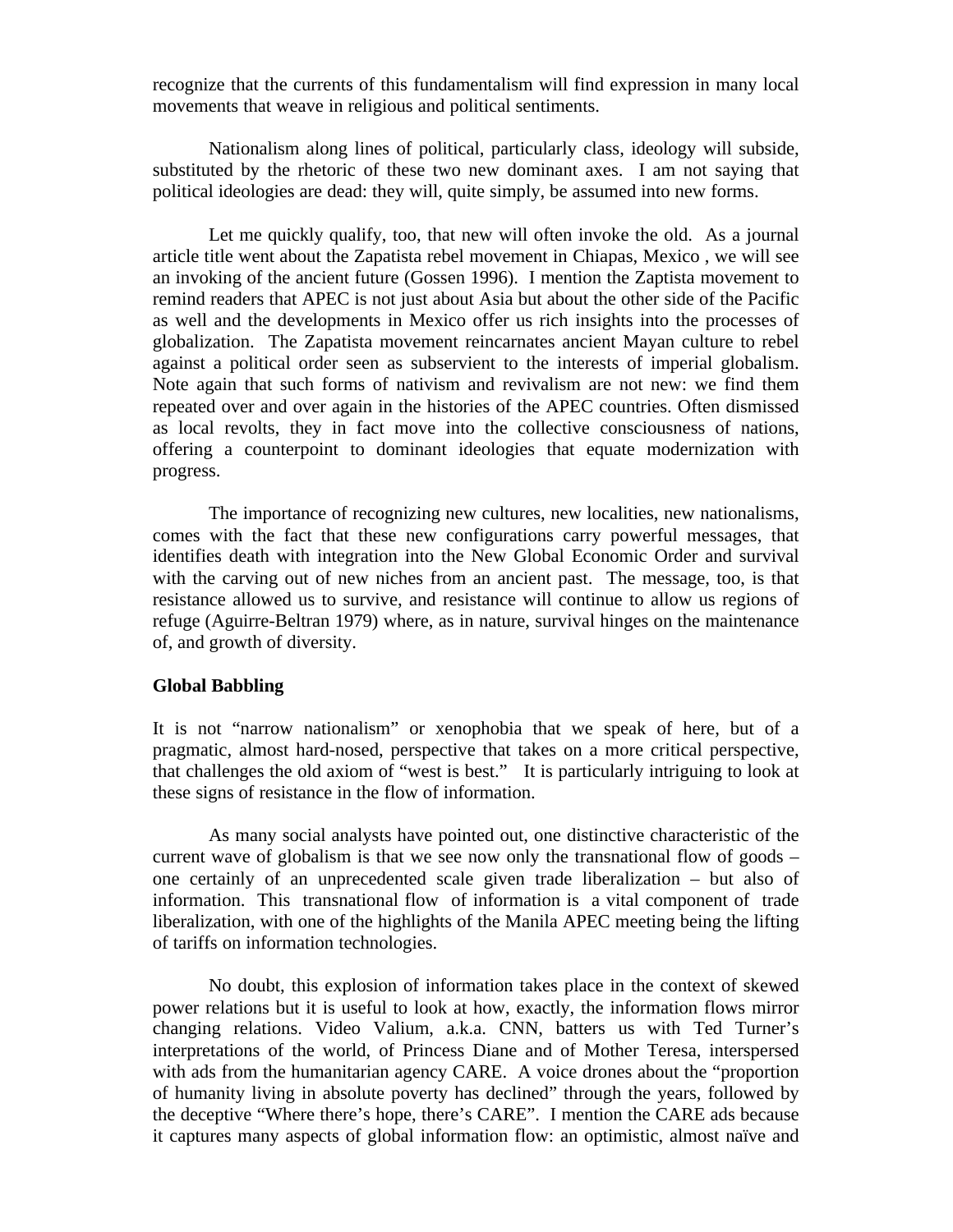some would say deceptive view of global poverty, including their own role as humanitarian aid agencies in reducing that poverty. But CNN and CARE are only part of the picture, products of historical realities. One could argue that Ted Turner himself is a product of a particular historical milieu, again marked by many juxtaposed images: Vietnam; China's opening to the world; Jane Fonda.

It is a milieu marked and shaped by what Featherstone (1995:13) calls global babbling. Featherstone points out that this is no longer a simple matter of bringing in images of "the distant exotic" into the homes of Americans or Europeans. Rather, we see now a global broadcasting of the "discordant clashing of cultures", where the "natives" can now babble back to the masters, challenging the "civilizational mission" of the "west." Perhaps more importantly, the "west" is now in the position where it knows it needs to listen, even if it continues to do so in a condescending and patronizing way. So when Ted Turner gives special coverage to the Cairo International Conference on Population and Development or the Beijing Women's Conference, or to the Kyoto meeting on global warming, that is well and good to bring to the fore issues such as reproductive rights and environmental protection. The messages often become diluted and there is always the risk of co-optation, but otherwise muted voices are now given forum that goes beyond tokenism.

The Philippines perhaps offers us an interesting case study in how we grapple with dilemmas, with conundrums in this information age. We want so much to be western, and are in fact considered by the rest of Asia – sometimes with scorn – as the most westernized; yet we are known too, for our nationalism, for a political culture considered radical by most standards, and that one forged out of a resistance to a dictatorship that was closely tied to the United States.

For all the talk about our being western, I know from working in the area of health that so much waste goes on precisely because the "west" is in fact a distant entity, and that messages developed from western tutelage ring hollow. From AIDS to anti-smoking campaigns, our NGOs and ad agencies' aping of the west have failed dismally. I would extend this to many other spheres of our cultural life and suggest that even those slick and expensive ads probably do little to shape consumer patterns. Quite simply, local cultures flourish in spite of globalization.

I would in fact even say that the globalization of "taste" in the Philippines has not happened at all. I thought about this watching Filipino seafarers shopping in the duty-free shops of Amsterdam, Kuala Lumpur, Bangkok. I would like to do more research here but tentatively, I would suggest that the buying patterns build not so much from the slick advertising of Madison Avenue than from Filipino social networks and "traditions." I remain amused, for example, by the number of times I have heard Filipino seafarers asking sales clerks in Amsterdam's airport if they have Brut cologne (and, occasionally, Champion cigarettes) while women overseas workers ask for Avon cosmetics. I am sure the same ritual is repeated over and over again, the Filipino puzzled that such a sophisticated airport would not carry such well known brands that used to be considered prestige items in the Philippines.

In fact, the preferred brands endure time: Marlboro cigarettes, for example and Johnny Walkers and Avon cosmetics, not the other brand names promoted in postmodern hyped ads. Consumption may have been globalized but it is spurred and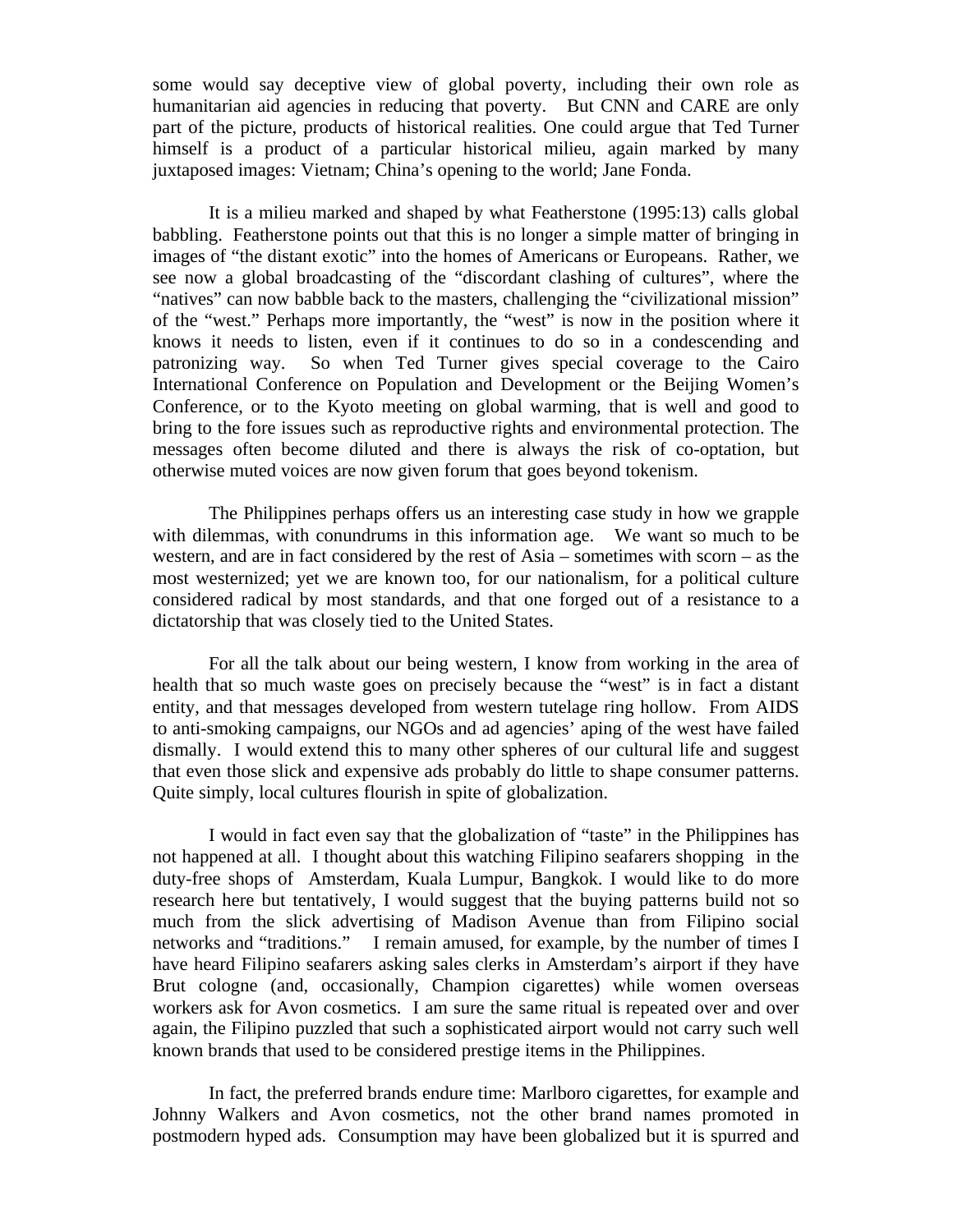shaped by local culture or, in the case of Avon, by a local sales force. The ads that sell products are locally produced ones featuring local celebrities. "Taste" is contextualized even within countries, embedded as it is in local social organization. Note, for example, how the shopping expeditions of our overseas workers are often guided by an older dominant male who shape the younger males' future buying habits. Note, too, how advertising is segmented at another level even within countries thus allowing popular Filipino movie actor Richard Gomez to endorse, on one hand, a multinational product, Squibb Vitamin E, for the stress- and cholesterol-battered hearts of Filipino executives and, on the other, a local product, Mark Cigarettes, to the Filipino masses, followed quickly by warnings inspired by American legislation: Warning: Cigarette Smoking Can be Dangerous to Your Health.

In fretting over global consumerism, we forget too the other currents of localization and globalization that have tremendous impact on people's lives. I refer, for example, to the clandestine drug trade that is part of globalization as well: the countries around the Golden Triangle in Asia, as well as Central American countries that are now becoming transshipment points as well as markets for the South American drug trade. These developments form counterpoints in the processes of globalization, often becoming overarching factors that shape regional geopolitics and political culture, from an expansion of Interpol to the globalization of political corruption.

#### **Nationalism as Difference**

Culture, quite simply, is too complex to reduce to a matter of APEC and slick advertisements. In that same vein, I would urge caution when we think of how much weight our talking back does. Let us return to the APEC leaders standing in a row, Clinton towering. Zoom in now and see him in that elegant barong, crafted out of Philippine fabrics and silk. Does that make him more Third World, more Filipino?

I doubt it. His wearing batik the previous year did not make him more Third World, more Indonesian. But the natives – that's us – need to be entertained. These more subtle nuances in the manipulation of images is where I would urge closer attention, particularly in the way the images try to blur the differences, projecting the image of global citizens, of universal man (not even, incidentally, of universal woman).

Yet, again, it is not all domination and hegemony and manipulation. The market has its own logic, if you can pardon my lapse with reification here. So while the market tries to universalize taste, the tearing down of borders actually creates new problems.

Let me be more specific. Our long standing love hate relationship with the United States is, for example, sustained because our social networks hold us hostage: the relative living in California, at once representing the best and the worst of another world. What happens, though, when PX disappears, when the much-coveted goods suddenly become freely available? What happens when goods like Brut cologne and Champion cigarettes, are no longer contraband or "blue seal"?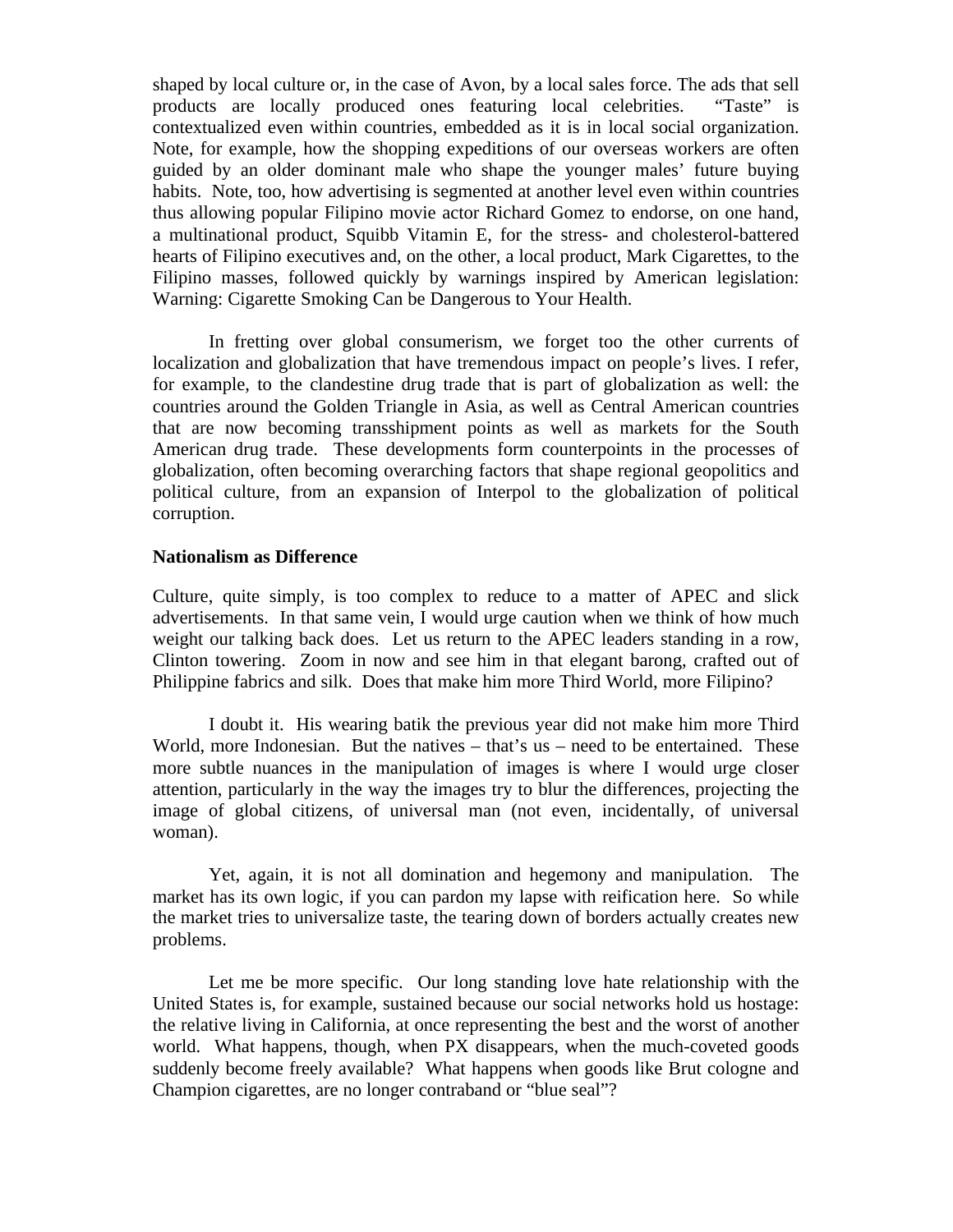Today, "Stateside" goods are sold in government-controlled Duty Free Shops, as well as in stores with Amerasian clerks to give you the feel that you're in the United States. Enter one of the stores and indeed you are transported to the United States... but the irony is, that just like in the United States, some of the Stateside goods too, are made in China.

We teach in introductory anthropology courses that culture consists of what is shared, but we forget that culture exists in situ, in difference, sometimes in opposition to. We are what they are not. When the differences disappear, the rationale for culture weakens and we search for new grounds to distinguish ourselves. What happens when PX, that icon of privilege associated with American military bases, comes to Megamall? What happens when Clinton wears the barong?

It should not be surprising that our nationalism draws, increasingly, from our indigenous Filipinos. Despite the tendency toward crass commercialism, the use of "indigenous" fabrics and designs for our clothes and the rise of ethnorock do reflect the new processes of localization amid globalization. Without cultural anchors – the moorings provided by ideology suddenly cut off -- we lowland Filipinos turn now to "the other," to the "natives," realizing that they have culture and that they are native because they resisted the encroachments of the western colonizers. I see this not just in the Philippines but in countries as diverse as Thailand, China, Canada, Mexico.

I will warn here that such trends can sometimes be quite reactionary, especially when they invoke mythical and often romanticized or even fictitious values from the past. Let us return to the issue of Far Eastern Economic Review that I mentioned earlier in this article. Quite coincidentally, that issue of the Review (November 27, 1997) also had an advertising supplement on the Philippine Centennial. The supplement describes the proposed Philippine National Centennial Exposition or Expo Pilipino. Among its features will be the "Ancient Island" which supposedly brings together "highlights of the Philippines' precolonial history and tradition seen through the architecture and lifestyle of the four major indigenous tribes: the Sama, Maranao, Ifugao and the Tiboli".

Most significantly, the advertising supplement offers this: "Genuine tribesmen will be living in specially built tribal villages, and visitors will be able to experience ritual dances, taste the food and see traditional arts and crafts." The plan brings back memories of the St. Louis Exposition in the United States at the turn of the century, where Filipino tribespeople were put on display, a representation of the Filipino as primitive and backward and therefore justifying the United States' occupation of the Philippines. Expo Pilipino, too, has lowland Filipinos representing the tribal: ancient and timeless and "genuine", there to establish some kind of continuity with another section of the exposition, the Global City, which in the advertising supplement can only dangle, at this point, "a dynamic and unique multimedia visitor experience" .

Globalization is about power relations among countries as well as within countries. Expo Pilipino only represents one aspect of the tensions between globalization and localization. There are other currents, of globalization sometimes leading to a more cosmopolitan resistance that draws from numerous and diverse local sources. Curiously, APEC just might exert its "globalizing" influence through a fostering of the encounters of nationalisms as, for example, in the rediscovery, by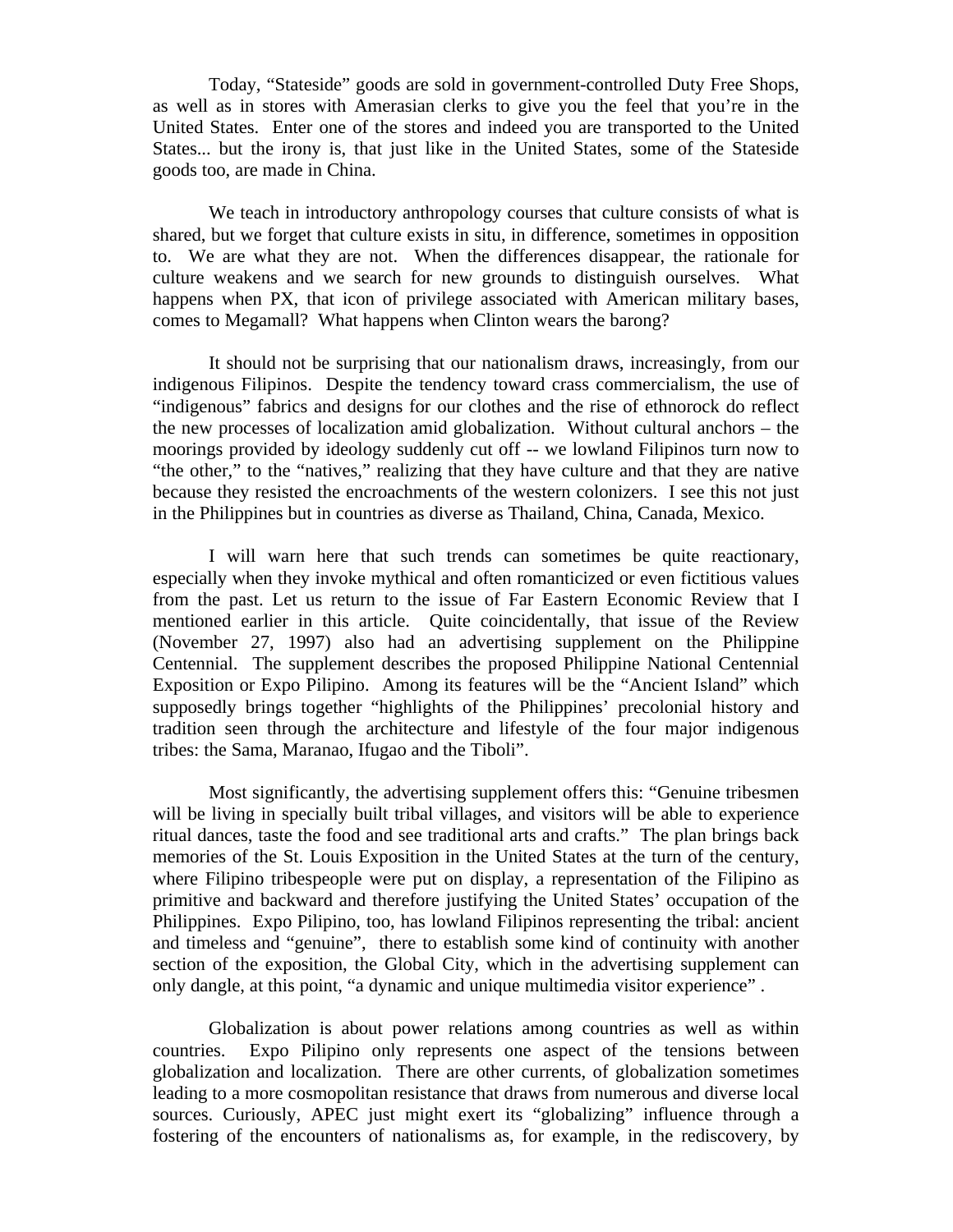Latin America, of Filipinos, their Latin brothers and sisters who ended up on the wrong side of the Pacific. Whenever I do encounter Latin Americans, I find them enthralled by our experiences under Marcos, under Cory, and under Fidel. It is not just a fascination with their Hispanic names but by what they represent of a distant, yet kindred, culture. . .as well as this love-hate relationship with the Gringo culture to their north.

The ties will not just be of estranged Latins. We have seen that APEC has had a turbulent history, with strong opposition raised against globalization, most visibly from Malaysian Prime Minister Mahathir Mohamad and more discreetly from ministers in countries such as Indonesia. These expressions of nationalism take many forms, spilling into other playing fields as in Prime Minister Mahathir's frequent tirades against neocolonialism and the invoking of "Asian values" as a key to survival.

The old ideological dichotomies of good and evil fall apart now. How does one "read", for example, a half page ad appearing in the International Herald Tribune, one of global capital's newspapers, with bold letters, "Free Muchtar Pakpahan!"? The political ad appeared on November 25, 1997, timed right before the beginning of the APEC Vancouver summit. The ad was sponsored by groups as diverse as Amnesty International of Canada as well as Dutch, French, Belgian and Canadian trade unions. To use a term that seems to have become unfashionable, there is a pervasive dialectic in the ways cultures develop, and this dialectic will become all the more dramatic, rather than subdued, in this era of globalization.

APEC is of concern because in so many ways it epitomizes globalization. But we should not forget that while the image-makers have decentered the world, APEC still does not include half of the world: Europe, Africa, many parts of Latin America, and the former Soviet Union. In fact, APEC is neither Pacific – it excludes many South Pacific nations – nor Asian, in its exclusion of the entire subcontinent of South Asia. APEC's importance comes not just with what it is attempting to become, but also in what it is not. The Pacific Lake is not, and will never be, the world.

For better or for worse, APEC is here to stay. APEC presents a case study of how human visions and fears are crystallized. It spurs us to reexamine the processes of acculturation, assimilation, syncretism. APEC is not just, as the Manila People's Forum on APEC declared in 1996, four adjectives in search of a noun. APEC is a construct, still unrooted in time and in space. It is therefore all the more intriguing in the way it moves us, powerful in the way it is shaping economies, yet vulnerable in the way it is culturally reconfiguring, as well as in the ways it is being culturally reconfigured.